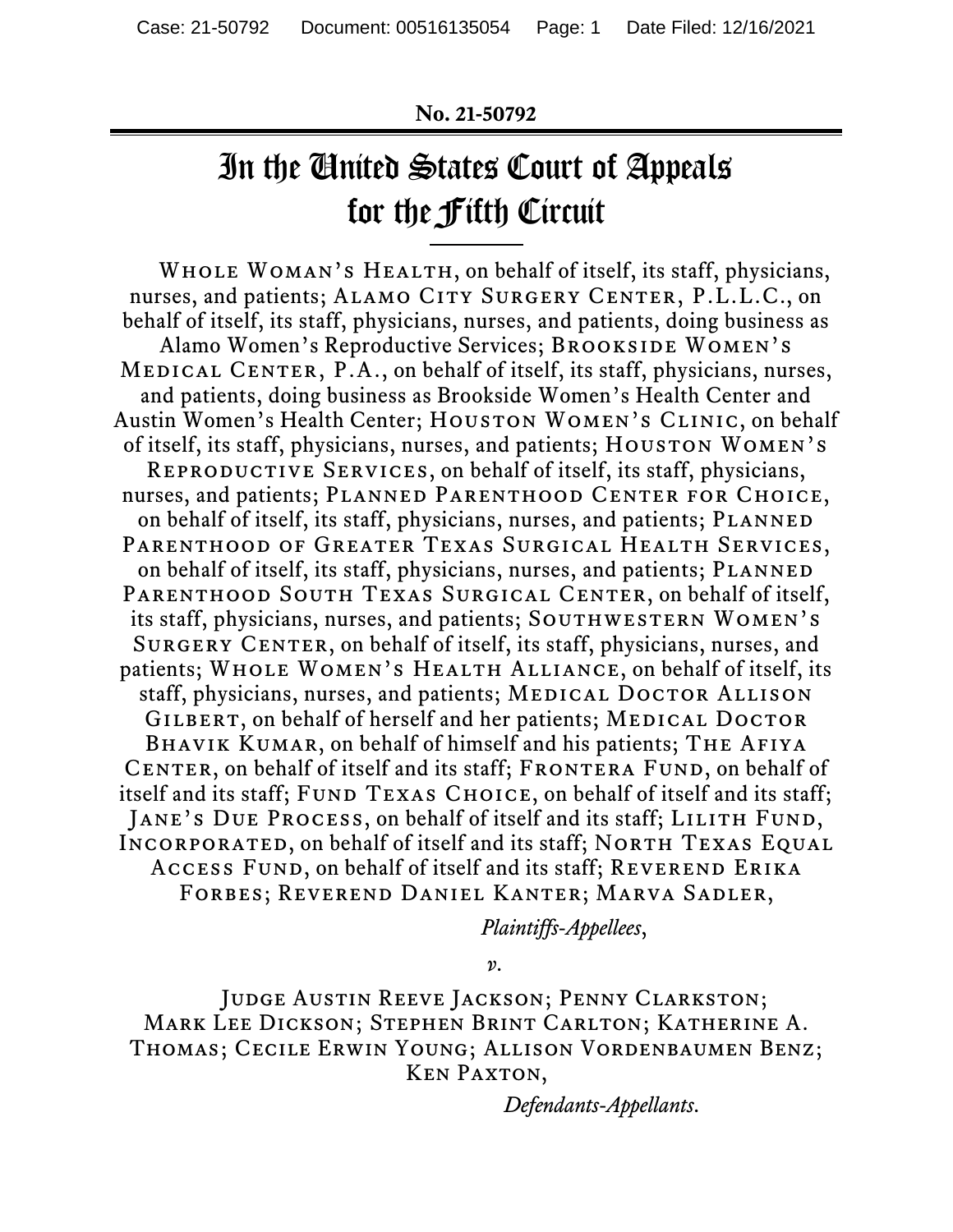On Appeal from the United States District Court for the Western District of Texas, Austin Division Case No. 1:21-cv-00616-RP

## **DEFENDANTS-APPELLANTS' MOTION TO CERTIFY TO THE SUPREME COURT OF TEXAS OR, ALTERNTIVELY, TO SET A BRIEFING SCHEDULE**

Heather Gebelin Hacker heather@hackerstephens.com Andrew B. Stephens

Hacker Stephens LLP 108 Wild Basin Road South, Suite 250 Austin, Texas 78746 Tel.: (512) 399-3022

Counsel for Defendant-Appellant Clarkston

JONATHAN F. MITCHELL jonathan@mitchell.law

Mitchell Law PLLC 111 Congress Avenue, Suite 400 Austin, Texas 78701 Tel: (512) 686-3940

Counsel for Defendant-Appellant Dickson

Ken Paxton Attorney General of Texas

Brent Webster First Assistant Attorney General

JUDD E. STONE II Solicitor General Judd.Stone@oag.texas.gov

Natalie D. Thompson Beth Klusmann Assistant Solicitors General

Office of the Attorney General P.O. Box 12548 (MC 059) Austin, Texas 78711-2548 Tel.: (512) 936-1700 Fax: (512) 474-2697

Counsel for Defendants-Appellants Jackson, Carlton, Thomas, Young, Tucker, and Paxton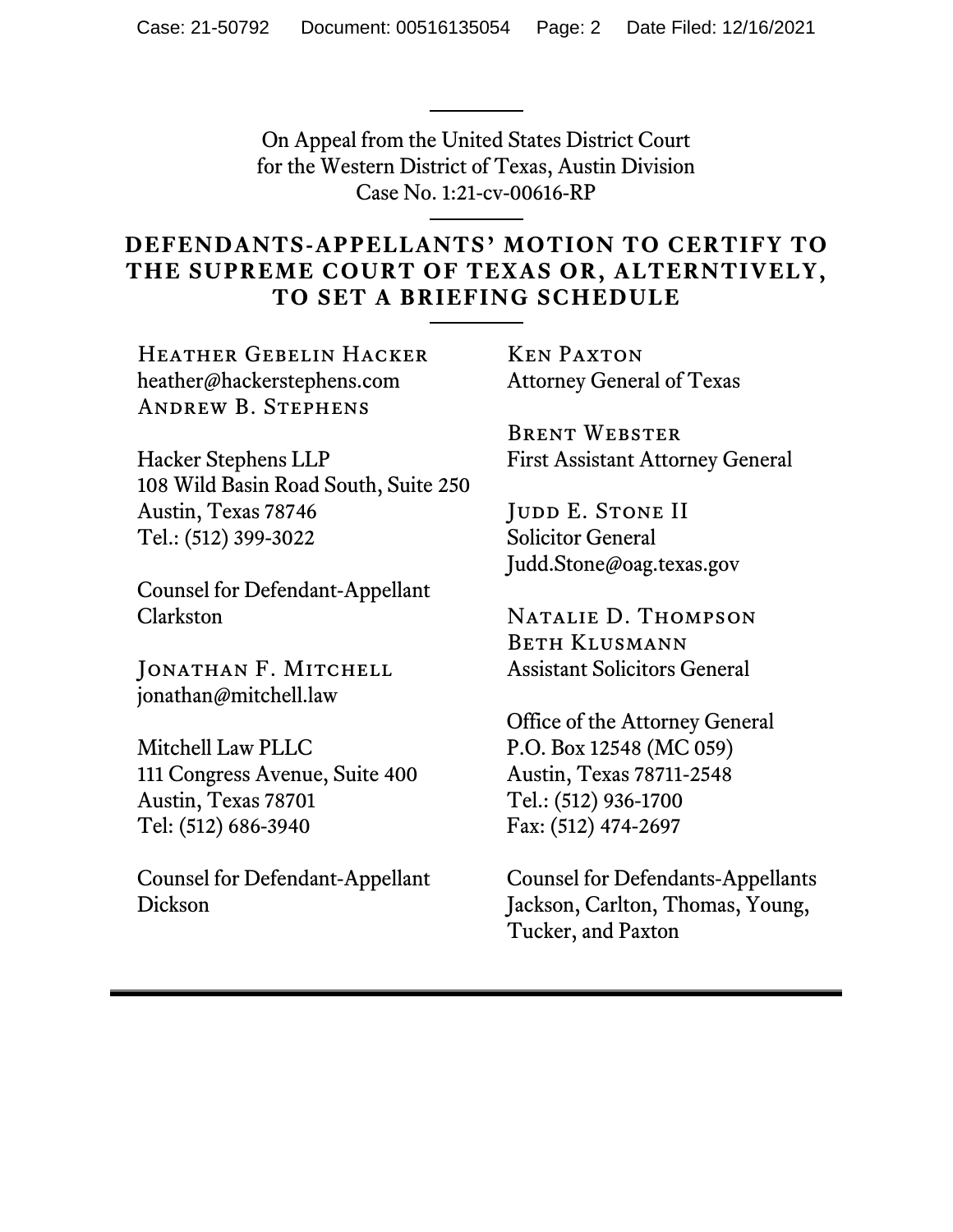Plaintiffs' Article III standing turns on a controlling question of Texas law: Whether, notwithstanding statutory provisions making private lawsuits the only enforcement mechanism for SB 8 and prohibiting government officials from bringing such lawsuits, Texas licensing officials retain indirect enforcement authority to bring disciplinary proceedings for violations of SB 8. *See* Tex. Health & Safety Code § 171.207. This Court should certify that question to the Supreme Court of Texas before remanding this case to the district court, as the district court has no ability to certify questions to the state supreme court and no prerogative to authoritatively resolve this outcome-determinative question of state law. *See* Tex. R. App. P. 58.1. Alternatively, the Court should set a briefing schedule to resolve the remaining issues in this appeal.

#### **BACKGROUND**

Plaintiffs filed this lawsuit to enjoin the defendants from enforcing the Texas Heartbeat Act, also known as Senate Bill 8 ("SB 8"), which took effect on September 1, 2021. *See* Act of May 13, 2021, 87th Leg., R.S., ch. 62, 2021 Tex. Sess. Law Serv. 135. The plaintiffs challenged both section 3 of the Act, which outlaws abortion after fetal heartbeat is detectable and authorizes private civil lawsuits against individuals who perform or facilitate post-heartbeat abortions, ROA.77-82 and section 4, which requires litigants who unsuccessfully challenge state-law abortion restrictions to pay the prevailing party's costs and attorneys' fees, ROA.82- 84; *see* Tex. Civ. Prac. & Rem. Code § 30.022(a). The defendants moved to dismiss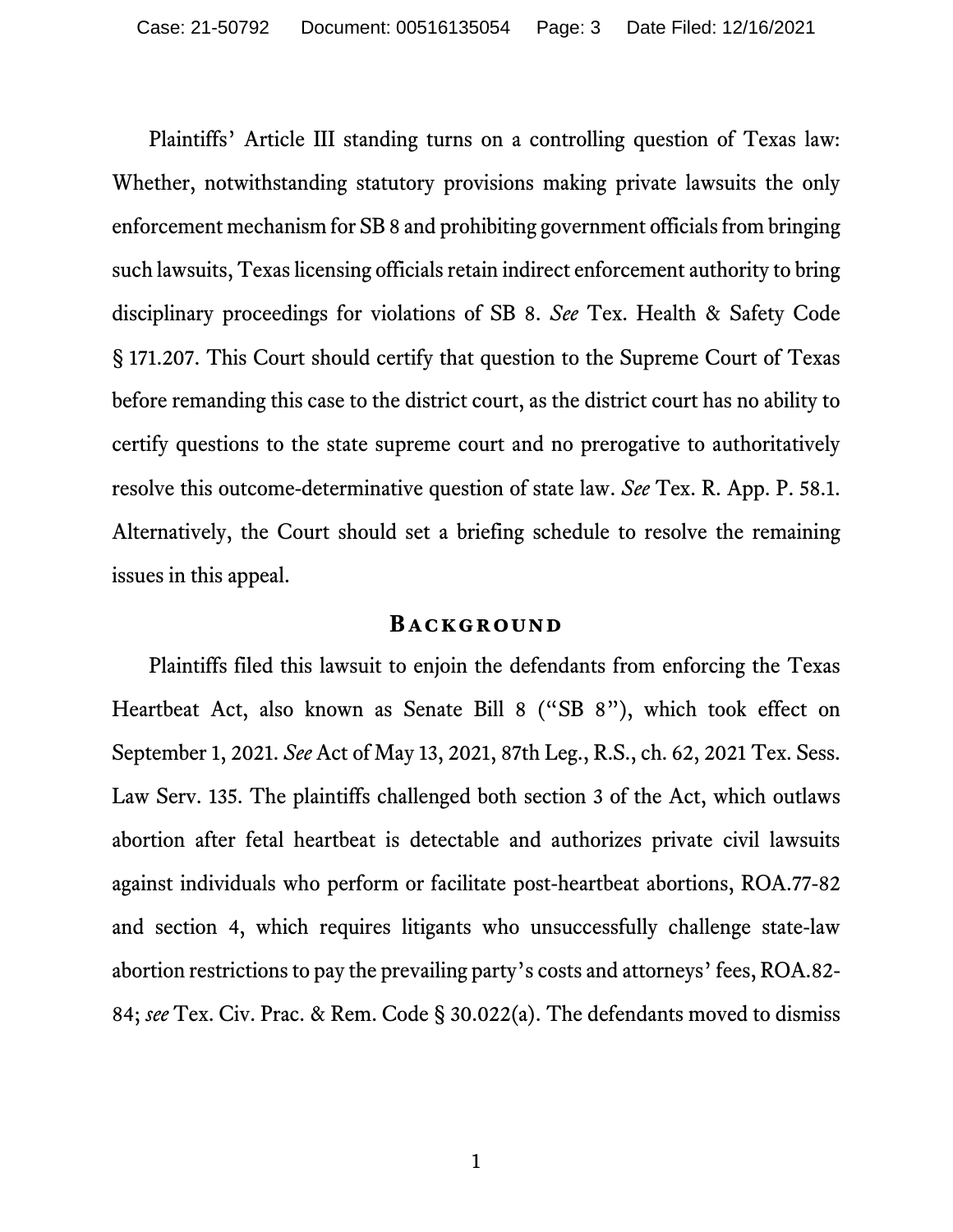all of these claims for lack of subject-matter jurisdiction, [1](#page-3-0) insisting that the plaintiffs lacked Article III standing and that the claims against the state officials were barred by sovereign immunity.

The district court denied the defendants' motions to dismiss for lack of subjectmatter jurisdiction across the board, ruling that all claims could proceed against each of the named defendants. ROA.1485-1535. The defendants filed an interlocutory appeal to this Court. ROA.1536-39; *Puerto Rico Aqueduct & Sewer Authority v. Metcalf & Eddy, Inc.*, 506 U.S. 139, 147 (1993) (orders denying sovereign immunity are immediately appealable under 28 U.S.C. § 1291 and the collateral-order doctrine); *see also Whole Woman's Health v. Jackson*, 13 F.4th 434 (5th Cir. 2021) (allowing Mr. Dickson to pursue his Article III standing objections in the interlocutory appeal). But before this Court could rule on the defendants' jurisdictional objections, the Supreme Court granted certiorari before judgment and set the case for oral argument on November 1, 2021. *See Whole Woman's Health v. Jackson*, 142 S. Ct. 415 (2021) (Mem.). The question presented was limited to the plaintiffs' challenges to the private-enforcement mechanism of section 3. *See* Pet. for Cert. Before J. at i, *Whole Woman's Health v. Jackson*, No. 21-463 (U.S. Sept. 23, 2021) ("The question presented is whether a State can insulate from federal-court review a law that prohibits the exercise of a constitutional right by delegating to the general public the

<span id="page-3-0"></span><sup>&</sup>lt;sup>1</sup> ROA.599-618 (state agency defendants); ROA.623-632 (Judge Jackson); ROA.636-661 (Mr. Dickson); ROA.670-692 (Ms. Clarkston).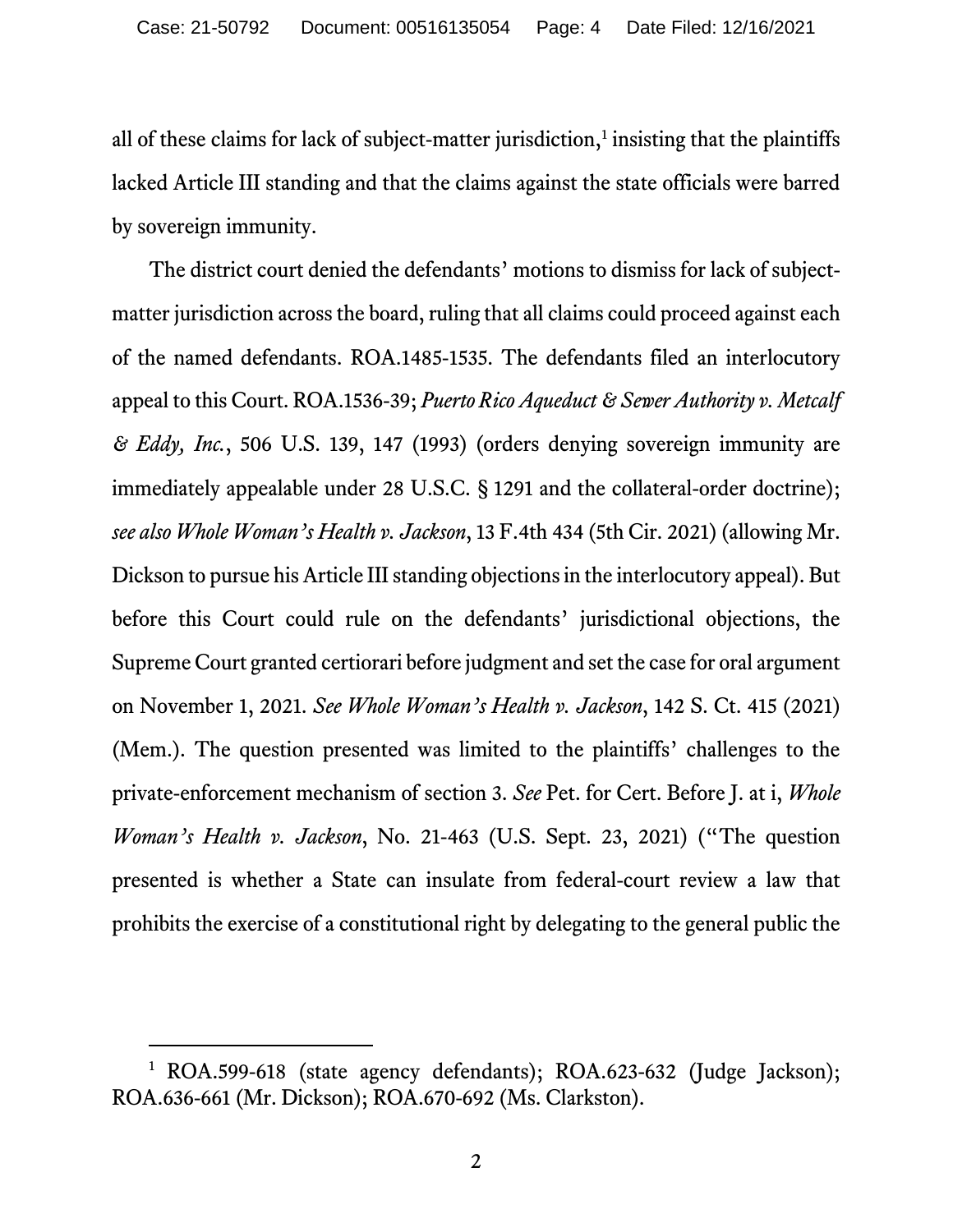authority to enforce that prohibition through civil actions."), available at https://bit.ly/3sggV6b.

On December 10, 2021, the Supreme Court affirmed in part and reversed in part. *Whole Woman's Health v. Jackson*, No. 21-463, 2021 WL 5855551 (U.S. Dec. 10, 2021). Addressing the plaintiffs' challenges to enforcement of section 3, the Court reversed and ordered dismissal of the claims against Defendants-Appellants Judge Austin Reeve Jackson, Smith County District Clerk Penny Clarkston, Attorney General Ken Paxton, and Mark Lee Dickson. *Id.* at \*5-8, \*10. But the Court declined to dismiss the claims brought against the executive licensing officials. [2](#page-4-0) With respect to those executive officers, the Court held:

On the briefing and argument before us, it appears that these particular defendants fall within the scope of *Ex parte Young*'s historic exception to state sovereign immunity. Each of these individuals is an executive licensing official who may or must take enforcement actions against the petitioners if they violate the terms of Texas's Health and Safety Code, including S. B. 8. *See, e.g.*, [Tex. Occ. Code § 164.055(a)]. Accordingly, we hold that sovereign immunity does not bar the petitioners' suit against these named defendants at the motion to dismiss stage.

*Id.* at \*8 (plurality op.). The Court acknowledged that its holding turned on a question of Texas law. *See id.* at \*9. And it acknowledged that "Texas courts and not

<span id="page-4-0"></span><sup>&</sup>lt;sup>2</sup> The executive licensing officials include Defendants-Appellants Carlton, Thomas, and Tucker (the Executive Directors of the Texas Medical Board, Texas Board of Nursing, and Texas Board of Pharmacy, respectively), and Defendant-Appellant Young (the Commissioner of the Texas Health and Human Services Commission). Timothy L. Tucker has replaced Allison Vordenbaumen Benz as Executive Director of the Texas Board of Pharmacy; Mr. Tucker is automatically substituted for Ms. Benz pursuant to Federal Rule of Appellate Procedure 43(c)(2).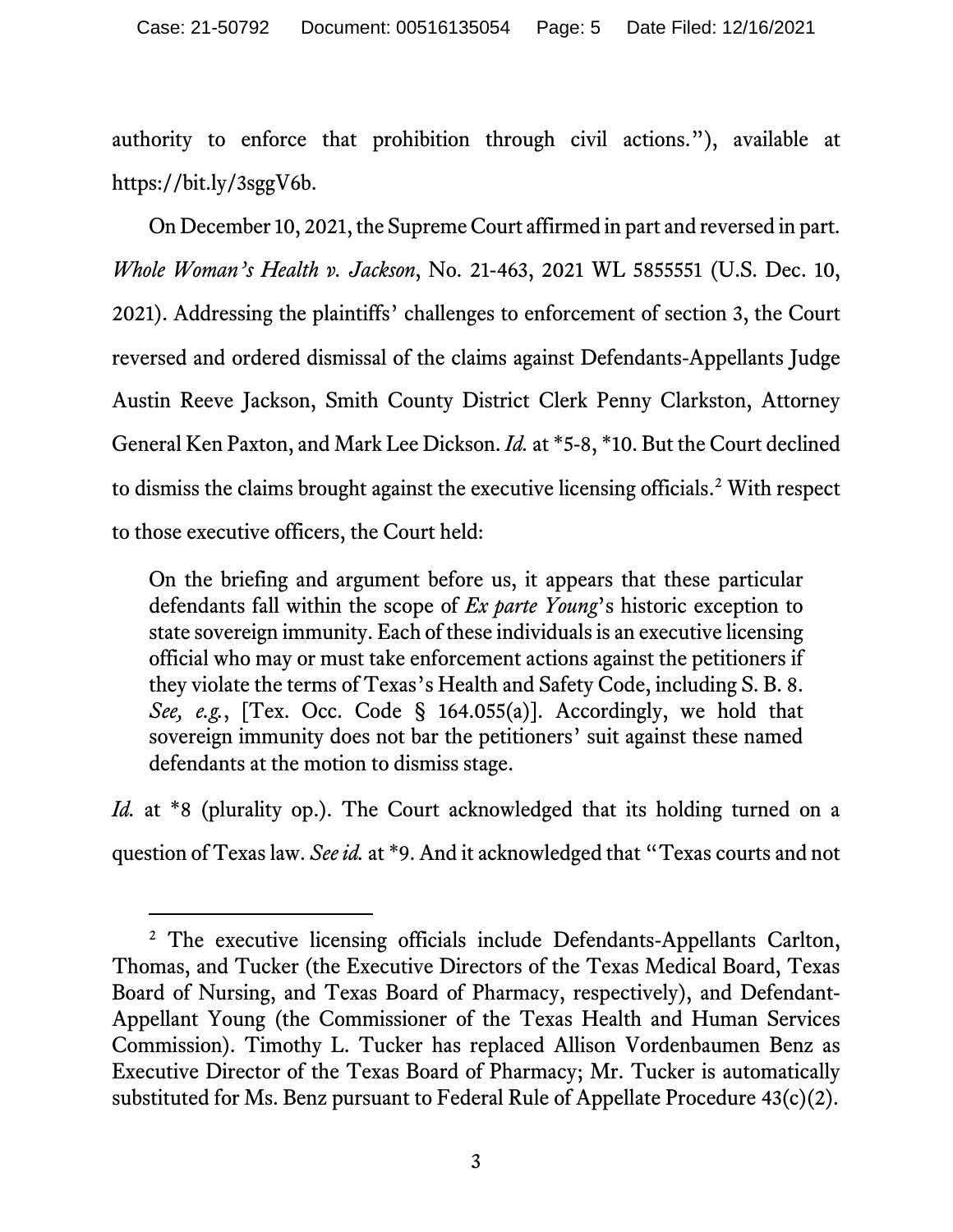[the Supreme Court] are the final arbiters of the meaning of state statutory directions." *Id.*; *see also id.* at \*14 & n.3 (Thomas, J., concurring in part and dissenting in part).

The Supreme Court did not resolve whether the plaintiffs have Article III standing to sue the executive licensing officials, even though that question is squarely presented in the appeal before this Court. *See* Appellants' Br. of Judge Jackson and Texas Executive Officials at 20-28. Nor did it address SB 8's fee-shifting provision (section 4), as defendants' jurisdictional challenges to those claims were excluded from the question presented. *See* Pet. for Cert. Before J., No. 21-463 at i;.

#### **Argument**

The Supreme Court of Texas "may answer questions of law certified to it by any federal appellate court if the certifying court is presented with determinative questions of Texas law having no controlling Supreme Court precedent." Tex. R. App. P. 58.1. The Court should certify the question whether Texas law allows the Texas Medical Board, the Texas Board of Nursing, the Texas Board of Pharmacy, or the Texas Health and Human Commission to take disciplinary or adverse action of any sort against individuals or entities that violate the Texas Heartbeat Act, given the restrictions on public enforcement in sections 171.207 and 171.208(a) of the Texas Health and Safety Code. Certification, rather than remanding for the district court to make an *Erie* guess without guidance or direction from the state judiciary, is appropriate. *See Arizonans for Official English v. Arizona*, 520 U.S. 43, 75 (1997) ("[N]ormally this Court ought not to consider the Constitutionality of a state statute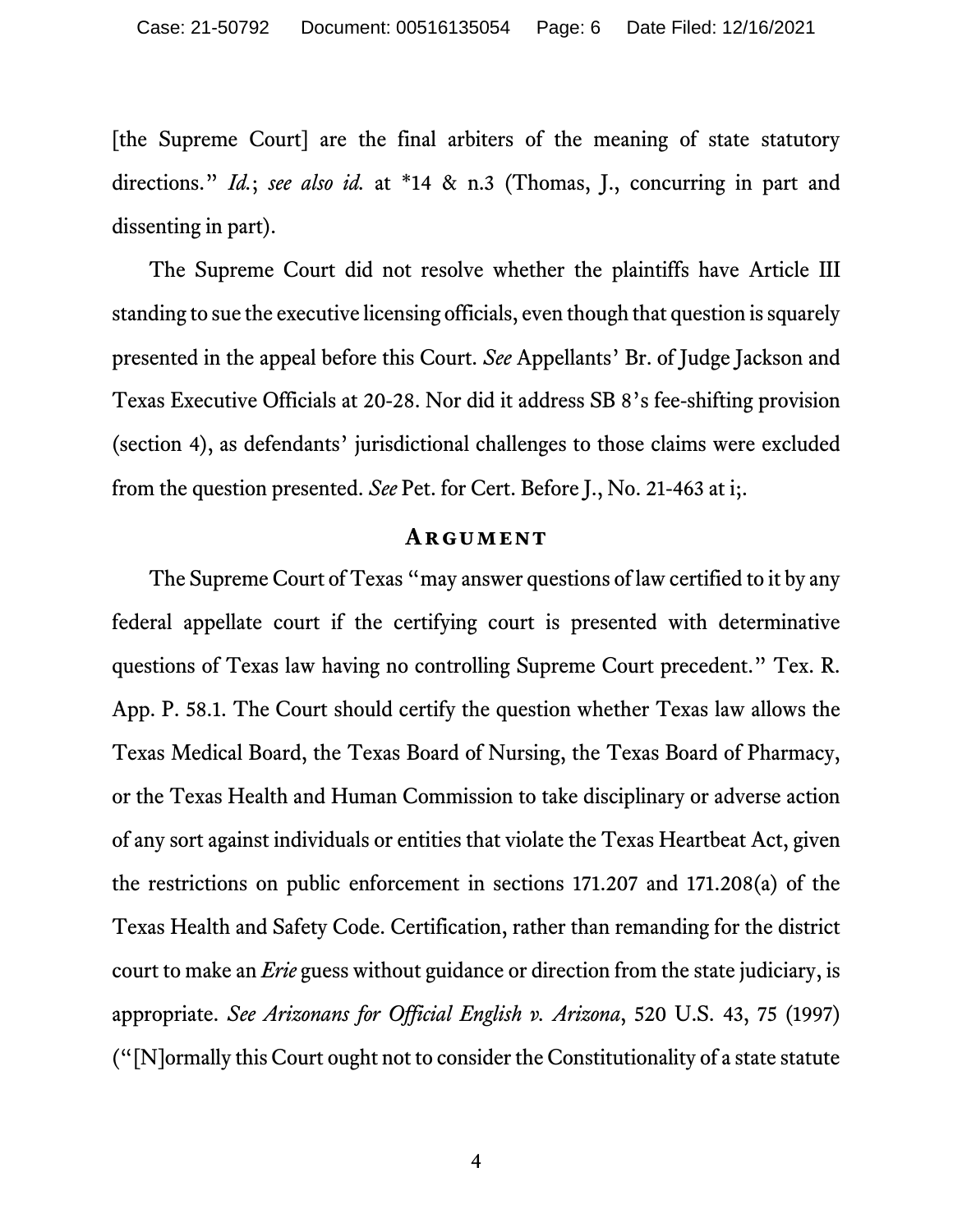in the absence of a controlling interpretation of its meaning and effect by the state courts." (citation and internal quotation marks omitted)).

# **I. The Executive Officials' Indirect Enforcement Authority Has Never Been Addressed by the Supreme Court of Texas**

Plaintiffs concede that the executive officials cannot "directly" enforce SB 8. *See* ROA.742. Yet they contend that the executive officials could somehow bring "indirect enforcement actions— $i.e.,$  actions brought under other sections of the Texas code 'in response to violations' of SB 8's requirements—such as those under the Medical Practice Act, Nursing Practice Act, and Pharmacy Act." ROA.751. The Supreme Court agreed that, on the pleadings, the plaintiffs had sufficiently alleged the possibility of such indirect enforcement actions to invoke *Ex parte Young*'s exception to sovereign immunity.

But the Supreme Court of Texas has never had the opportunity to address the executive officials' enforcement authority under SB 8. SB 8 was enacted earlier this year and took effect approximately three months ago, on September 1, 2021. No case involving SB 8 has reached the Supreme Court of Texas. There is therefore no controlling authority from that Court to guide the district court's resolution. Allowing that Court to make a definitive ruling now would provide that needed authority. *See Arizonans for Official English*, 520 U.S. at 75.

## **II. The Issue of Indirect Enforcement Is Controlling**

It is the executive officials' view that Texas law precludes them from enforcing SB 8, whether directly or indirectly, and courts must defer to the interpretations of state law adopted by state officials. *See Bellotti v. Baird*, 428 U.S. 132, 143 (1976)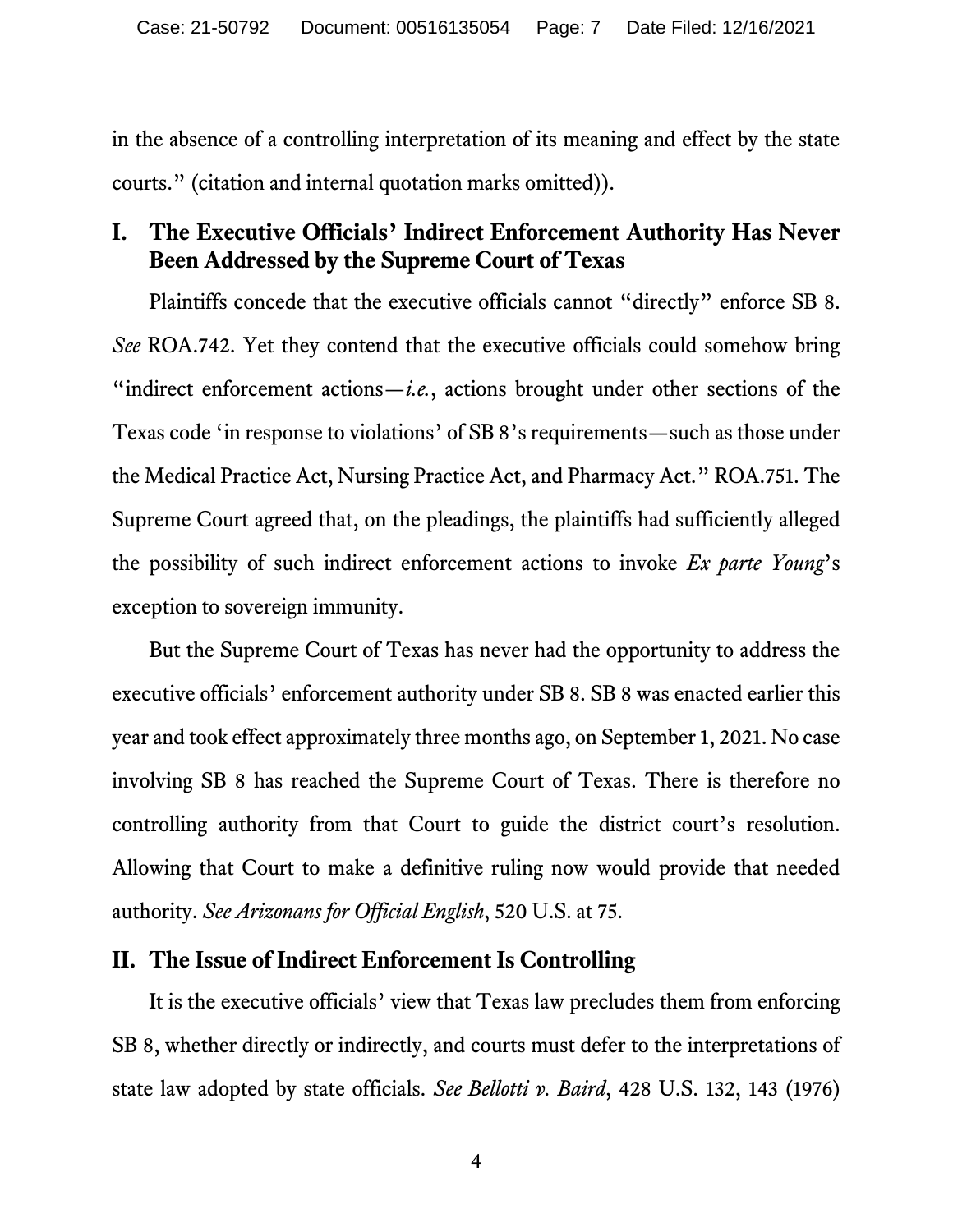("The interpretation placed on the statute by appellants in this Court is of some importance and merits attention, for they are the officials charged with enforcement of the statute."); *Frisby v. Schultz*, 487 U.S. 474, 483 (1988) (construing a town ordinance "more narrowly" in part because "[t]his narrow reading is supported by the representations of counsel for the town at oral argument"). As this Court has observed, the plaintiffs' construction of section 171.207 "ignores the statute's plain language." *Whole Woman's Health v. Jackson*, 13 F.4th 434, 442 (5th Cir. 2021). SB 8 creates a private cause of action that can be brought against those who perform, or aid and abet the performance of, abortions after a fetal heartbeat has been detected. Tex. Health & Safety Code § 171.208(a). Using SB 8's cause of action, a lawsuit can be brought by "[a]ny person, *other than an officer or employee of a state or local governmental entity in this state*." *Id.* (emphasis added).

SB 8 declares that this private cause of action is the *only* method of enforcing SB 8. Before SB 8, Chapter 171 of the Texas Health and Safety Code, which regulates abortions, provided that the regulatory agency "shall enforce this chapter." *Id.* § 171.005 (version applicable before Sept. 1, 2021). After SB 8, however, the provision reads: "[HHSC] shall enforce this chapter except for Subchapter H, which shall be enforced exclusively through the private civil enforcement actions described by Section 171.208 and may not be enforced by [HHSC]." *Id.* § 171.005 (Sept. 1, 2021).

And SB 8 reiterates that private causes of action are the *exclusive* method of enforcing its provisions: "Notwithstanding Section 171.005 or any other law, the requirements of this subchapter shall be enforced *exclusively* through the private civil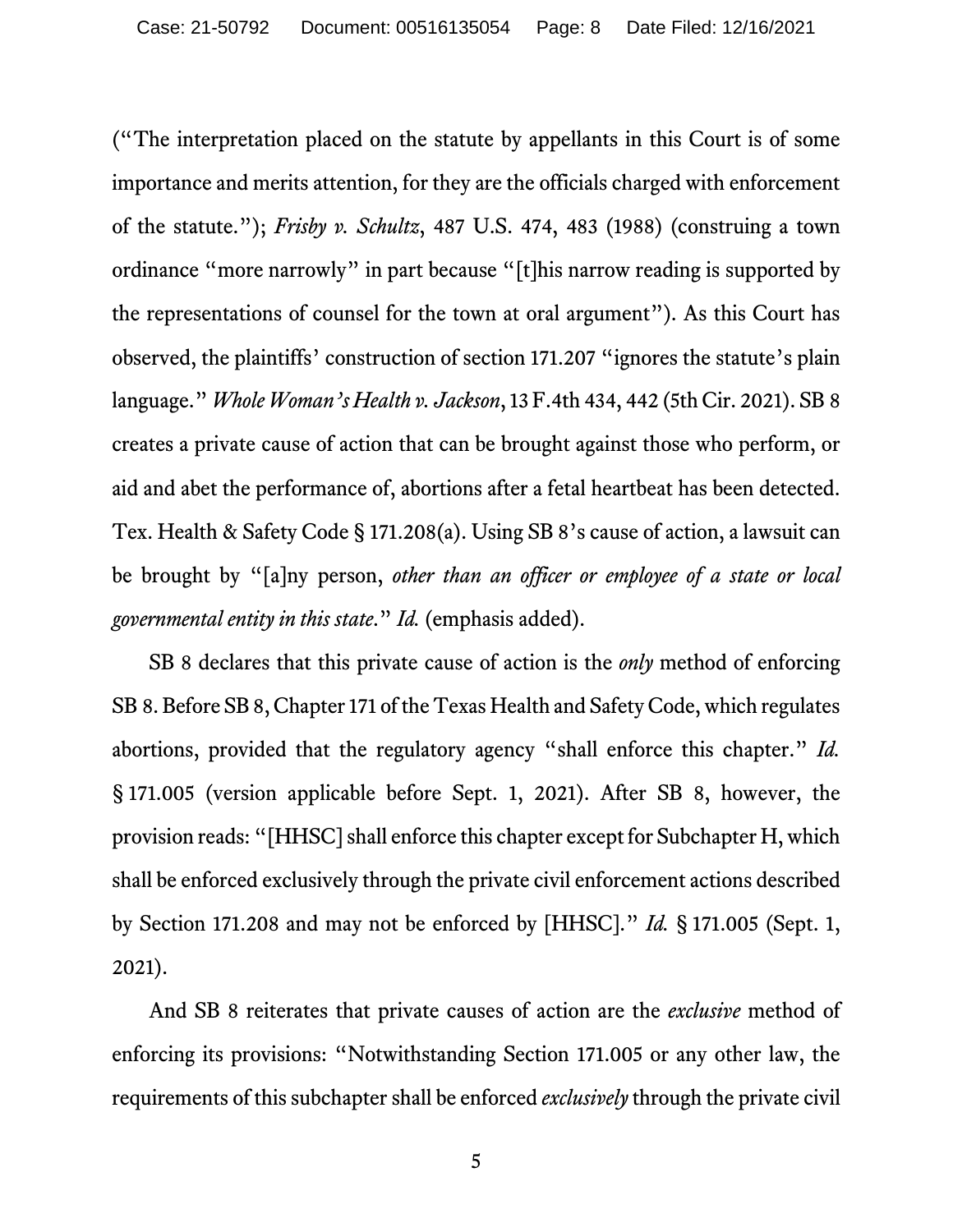actions described in Section 171.208." Tex. Health & Safety Code § 171.207(a) (emphasis added). It expressly prohibits *any* form of public enforcement:

No enforcement of this subchapter, and no enforcement of Chapters 19 and 22, Penal Code, in response to violations of this subchapter, may be taken or threatened by this state, a political subdivision, a district or county attorney, or an executive or administrative officer or employee of this state or a political subdivision against any person, except as provided in Section 171.208.

*Id.* In light of this text, the Office of the Texas Attorney General interprets Texas law to foreclose government enforcement of SB 8 section 3, whether direct or indirect. *See* Respondents' Suppl. App'x at 50-53, *Whole Woman's Health v. Jackson*, No. 21A24 (U.S. Aug. 31, 2021).

To be sure, SB 8 also contains a savings clause: section 171.207(a)'s prohibition on government enforcement "[s]hall not be construed to . . . limit the enforceability of any other laws that regulate or prohibit abortion." Tex. Health & Safety Code § 171.207(b)(3). The Supreme Court concluded that "as best we can tell from the briefing before us, the licensing-official defendants *are* charged with enforcing 'other laws that regulate . . . abortion,'" so "it appears Texas law imposes on the licensingofficial defendants a duty . . . expressly preserved by S. B. 8's saving clause." 2021 WL 5855551, at \*9 (plurality op.). The Court also observed that section 171.207(a)'s reference to certain criminal provisions "suggests" that the Texas Legislature did *not* intend to prohibit other collateral enforcement mechanisms, such as the ones cited by the plaintiffs. *Id.* at \*9 n.4.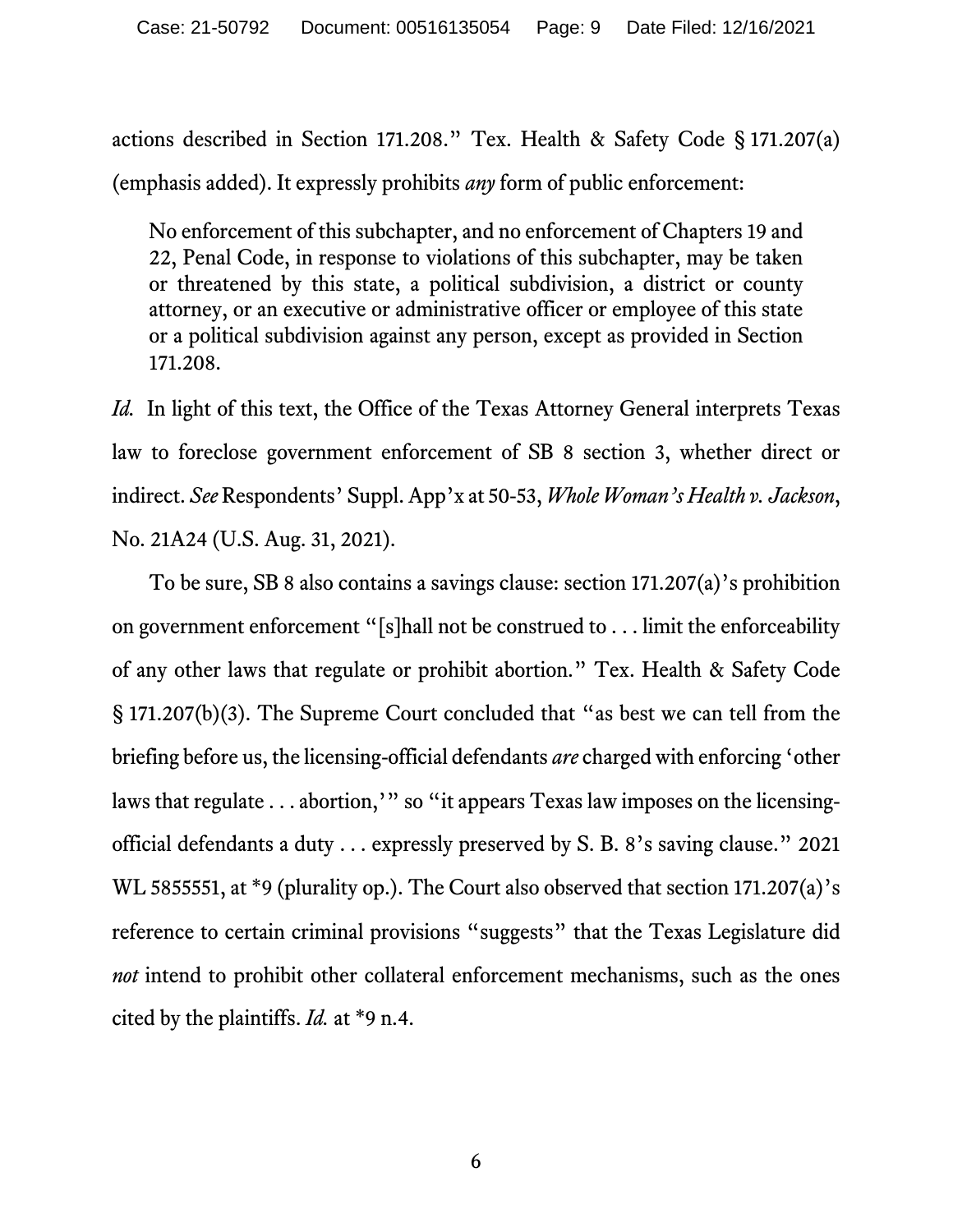This issue will be dispositive if resolved in the executive officials' favor. If the Supreme Court of Texas agrees that the executive licensing officials lack the indirect enforcement authority that the Supreme Court of the United States found adequately alleged on the pleadings, then plaintiffs' claims would have to be dismissed for lack of Article III standing.

Certification would also serve judicial economy by allowing the federal courts to avoid addressing whether the plaintiffs have plausibly alleged that the "threatened injury" posed by the alleged indirect enforcement actions is "certainly impending." *Clapper v. Amnesty Int'l USA*, 568 U.S. 398, 409 (2013). And certification would not unduly delay resolution of this appeal, as "the Texas Supreme Court is known for its 'speedy, organized docket.'" *Frymire Home Servs., Inc. v. Ohio Sec. Ins. Co.*, 12 F.4th 467, 472 (5th Cir. 2021).

\* \* \*

Defendants-Appellants therefore request that the Court certify the following question of Texas law to the Supreme Court of Texas:

Whether Texas law allows the Texas Medical Board, the Texas Board of Nursing, the Texas Board of Pharmacy, or the Texas Health and Human Commission to take disciplinary or adverse action of any sort against individuals or entities that violate the Texas Heartbeat Act, given the restrictions on public enforcement in sections 171.207 and 171.208(a) of the Texas Health and Safety Code.

# **III. Alternatively, the Court Should Set a Briefing Schedule to Address the Remaining Issues**

Should the Court decline to certify the standing question, it should set a briefing schedule to resolve the remaining issues in this appeal, including the defendants'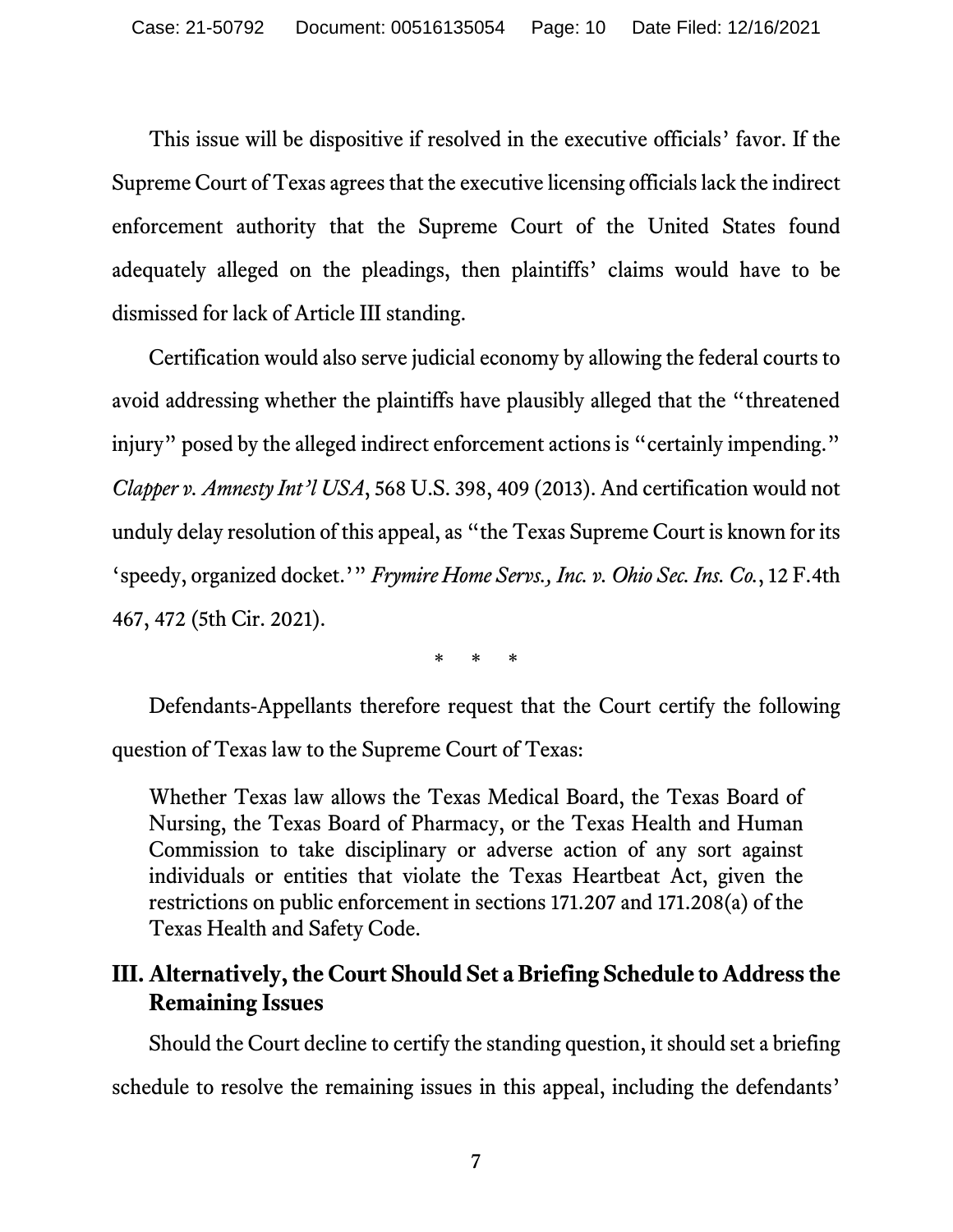jurisdictional objections to the claims involving SB 8's fee-shifting provision. *See*  SB 8 § 4 (codified at Tex. Civ. Prac. & Rem. Code § 30.022(a)); Appellants' Br. of Judge Jackson and Texas Executive Officials at 18-20; Appellant's Br. of Mark Lee Dickson at 27–33. The district court rejected Defendants-Appellants' motion to dismiss across the board, not only with respect the claims based on SB 8's ban on post-heartbeat abortions (section 3), but also with respect to the claims based on SB 8's fee-shifting provision (section 4). ROA.1503. The defendants' jurisdictional objections to the section 4 claimswere excluded from the grant of certiorari, and they remain unresolved by any appellate court. They must be addressed and ruled upon before the appeal concludes and the case is returned to the district court.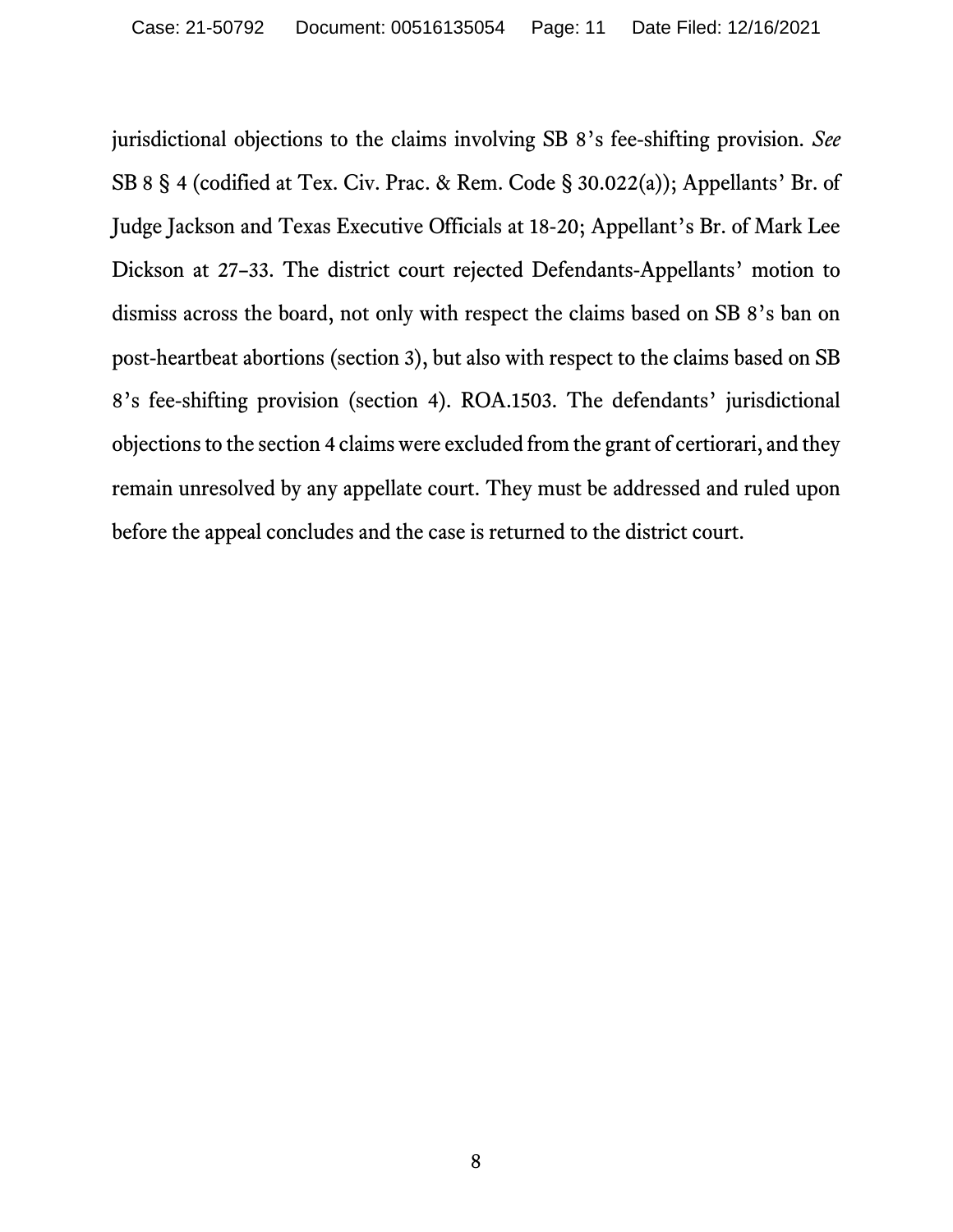## **Conclusion**

The Court should certify the controlling question of Texas law addressed above

to the Supreme Court of Texas or, alternatively, set a briefing schedule.

Respectfully submitted.

Heather Gebelin Hacker heather@hackerstephens.com Andrew B. Stephens

Hacker Stephens LLP 108 Wild Basin Road South, Suite 250 Austin, Texas 78746 Tel.: (512) 399-3022

Counsel for Defendant-Appellant Clarkston

Jonathan F. Mitchell jonathan@mitchell.law

Mitchell Law PLLC 111 Congress Avenue, Suite 400 Austin, Texas 78701 Tel. (512) 686-3940

Counsel for Defendant-Appellant Dickson

Ken Paxton Attorney General of Texas

Brent Webster First Assistant Attorney General

/s/ Judd E. Stone II JUDD E. STONE II Solicitor General

Natalie D. Thompson Beth Klusmann Assistant Solicitors General

Office of the Attorney General P.O. Box 12548 (MC 059) Austin, Texas 78711-2548 Tel.: (512) 936-1700 Fax: (512) 474-2697

Counsel for Defendants-Appellants Jackson, Carlton, Thomas, Young, Tucker, and Paxton